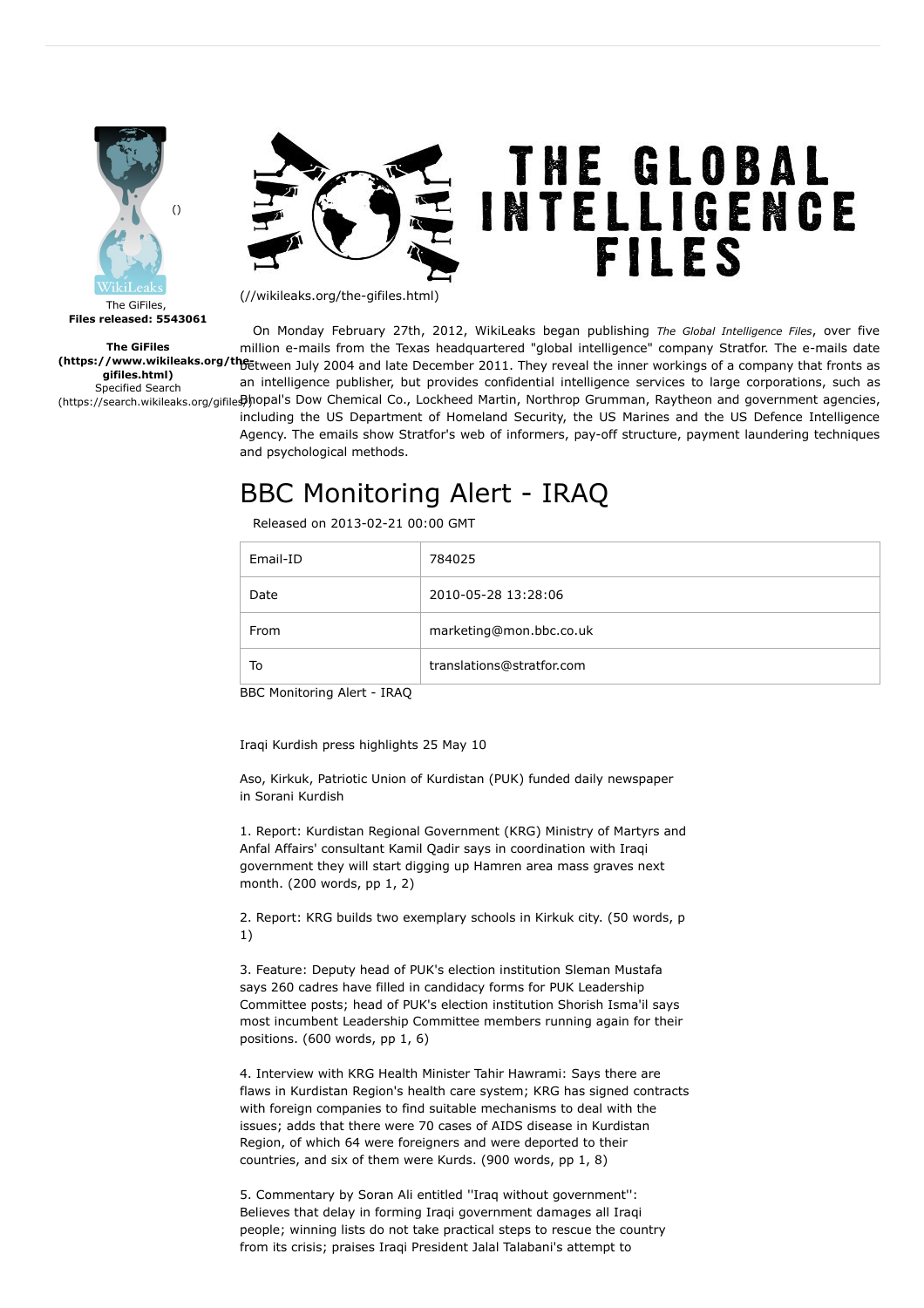6. Report: KRG spokesman Kawa Mahmud says administrative empowerment of governorates, district and subdistrict towns will be discussed in today's meeting of Council of Ministers. (100 words, p 2)

7. Report: Iraqi Independent High Electoral Commission (IHEC) disqualifies two newly elected Iraqi candidates. (150 words, p 2)

8. Part seven of commentary by Arif Qurbani entitled ''Some words before conference, change conference'': Believes that forthcoming PUK conference is an answer to those who were saying after separation of opposition Change List from PUK that the party cannot get on its feet and hold a conference again; PUK has two options now - either staying as it is or creating change in the leadership and mentality; adds that the conference should be the one that creates positive change. (350 words, p 3)

9. Report: Ninawa Governorate Council member on Kurdish Ninawa Brotherhood list Majdal Amin says Sunni Arab list and his list do not accept each other's conditions; adds that forthcoming meetings may not bring desired results. (200 words, p 4)

10. Report: Kurdish Institute or Human Rights prepares code of conduct for electronic media in Kurdistan Region. (100 words, p 4)

11. Report: Kurdistan Region parliament approves independent committee of human rights bill; head of Human Right Committee in parliament Salar Mahmud says the newly formed committee will monitor human right situation in Kurdistan Region. (400 words, p 6)

12. Commentary by Adallat Abdallah entitled ''How could you breach code of conduct?'': Criticizes presence of clique inside PUK, saying some members leave their positions and serve cliquishness after the party's conference; describes clique as breaking the party's code of conduct. (500 words, pp 10, 11)

13. Commentary by Farman Uthman entitled '' Independent committee of human right bill and some suggestions'': Praises forming of independent committee of human rights by parliament; the committee should benefit from assets of disbanded human right ministry; head of the committee should have the rank of a minister; an allowance should be provided for the committee's members to encourage them to undertake their duties better. (800 words, pp 10, 11)

14. Commentary by Edris Ibrahim entitled ''Bouquet policy and fear'': Believes that PUK should set a strong strategy to stand against its opponents in the region and Iraq; PUK leader Talabani's bouquet policy should include Change Movement as well, as there is common revolution between them; adds that Talabani should visit Change Movement and open doors for dialogue between the two. (250 words, p 11)

Midya, Arbil, weekly newspaper in Sorani Kurdish published by Kurdistan National Democratic Party

1. Feature: Says Sulaymaniyah and Arbil security, and financial auditing offices, have not been merged yet; head of Sulaymaniyah Security Office Qadir Hama-Jan says government and parliament are entitled to decide on the offices' unification. (250 words, p 1)

2. Feature: According to information obtained by Midya, Iraqi former Ba'thists who took refugee in Syria consider Al-Iraqiyah List as the political current of the banned Ba'th Party in Iraq; a group of those figures organized a celebration in Damascus last week in which they considered Al-Iraqiyah's success as theirs. (700 words, pp 1, 14)

3. Report: Spokesman for PKK Ahmet Deniz says Turkish army launched military operation against their forces 10 days ago; anonymous source says dozens of Israeli soldiers have joined Turkish army in the operation. (250 words, p 1)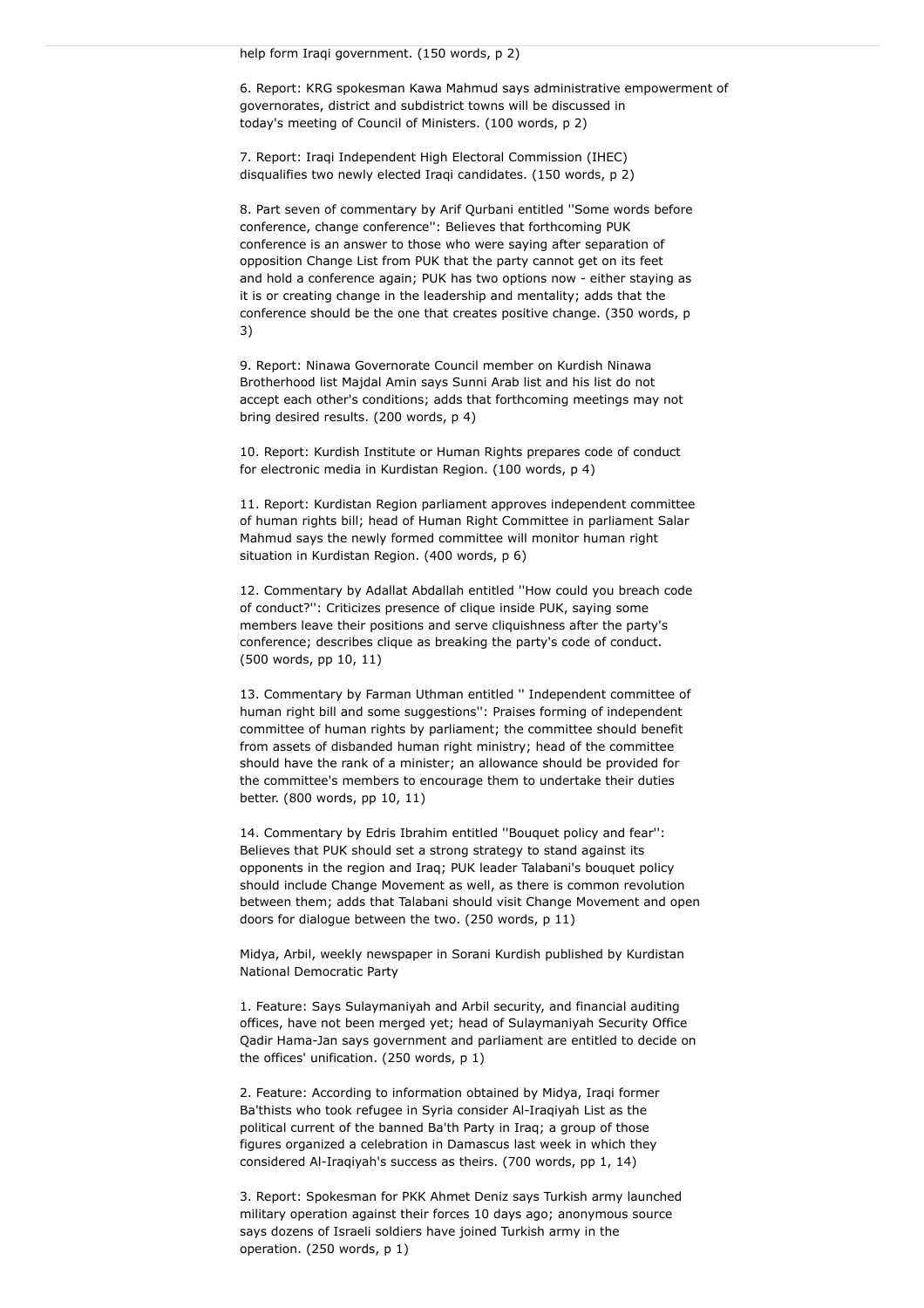4. Feature: Commenting on the party's forthcoming conference, former member of Patriotic Union of Kurdistan (PUK) Leadership Committee Mamosta Goran says PUK's golden era has passed away and the party becomes small and smaller progressively. (700 words, pp 1, 3)

5. Report: As many as 180 of Iraqi army's Kurdish soldiers and officers have left the army in Mosul as their companies transferred to Baghdad. (240 words, p 2)

6. Feature: On the Iraqi President Jalal Talabani's invitation, Iraqi winning lists convened in Baghdad; Kurdistan Region opposition Change Moment, Kurdistan Islamic Union (KIU), Kurdistan Islamic Group (KIG) express concern over their exclusion from the invitation list. (600 words, p 3)

7. Report: Iraqi Kurdish MP Mahmud Uthman says Kurds do not prefer Allawi to Al-Maliki or vice versa; Kurdistan Region President Mas'ud Barzani's statement did not mean to disregard Al-Maliki in formation of the government. (100 words, p 3)

8. Commentary by Salar Baba-Shaykh entitled "Barzani took a stance late": Believes that Kurdistan Region President Mas'ud Barzani should have taken a stance against the kidnap and killing of journalist Sardasht Uthman earlier so as not to give opportunity to others to destroy the recent strong relations built between Kurdistan Democratic Party (KDP) and Change Movement; believes that a hidden hand - probably an outside one - might be behind the killing in order to damage that relationship. (400 words, p 5)

9. Commentary by Hawre Bakhawan: Believes that KDP put itself in the defence bunker against accusations brought against it by Change Movement with regard to Sardasht Uthman's case; describes the KDP's statement as a political mistake; says KDP played as both government as the party in Arbil - which, he says, is wrong. (400 words, p 6)

10. Interview with Editor-in-Chief of Wisha Company's Rozhnama weekly newspaper Azad Chalak: Says Change Movement did not want to reply to accusations brought against its leaders since it did not serve the objectives of the movement, which are the public interests; adds that if KDP media behaviour was correct, the party's leader would not have stopped it. (700 words, p 7)

11. Analysis by Amanj Mahmud says the halting of the media war between Change and KDP is temporary; believes PUK is behind the tension that escalated between those two parties; says KDP asked Talabani not to invite Change Movement to Baghdad winning lists' meeting. (900 words, p 8)

12. Interview with Kurdish prominent poet Sherko Bekas: Says he always supports journalists and freedom of expression; encourages journalists to do their jobs impartially and professionally; adds that politicizing Sardasht Uthman's case will not serve the case and journalists. (700 words, p 9)

13. Feature: One of those prisoners who were freed from Mansha Al-Kindi Prison in Mosul says they faced various tortures and some of them were obliged to say they were terrorist group members under duress. (600 words, p 14)

Awene, Sulaymaniyah, privately-owned weekly newspaper in Sorani Kurdish

1. Report: Patriotic Union of Kurdistan (PUK) veteran cadre Khabat Abdallah suggests sending most of the party's Leadership Committee members home in a bid to pave the way for the new generation to come to hold power inside the party. (1200 words, pp 1, 6)

2. Report: Kurdistan Democratic Party (KDP) reshuffles posts of its branches' heads in Kirkuk, Sulaymaniyah and Khanaqin. (110 words, p 1)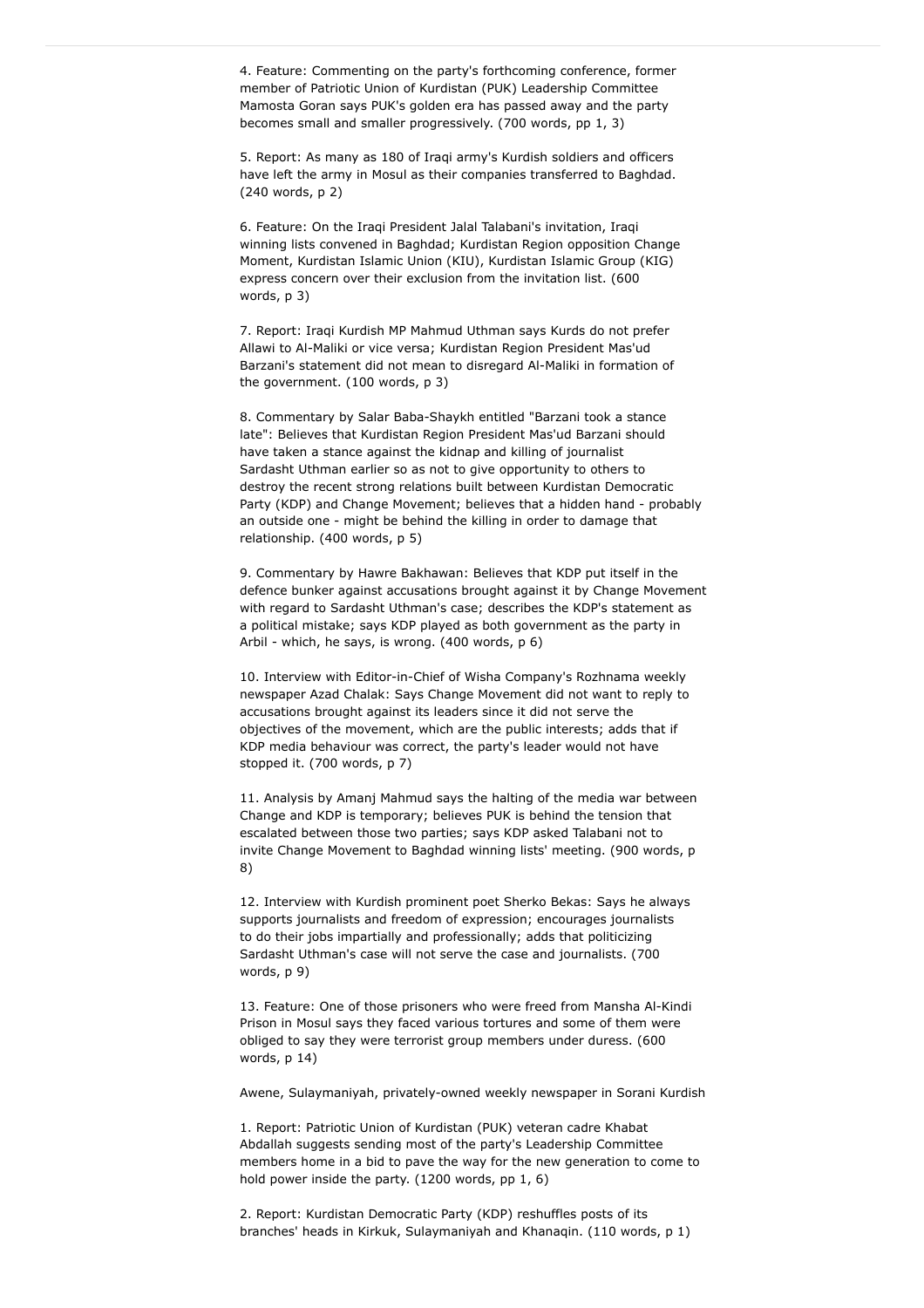3.Report: A legal source says that the committee designated to probe into case of killing of Kurdish journalist Sardasht Uthman is a secret committee and no one has any knowledge about it. (200 words, p 1)

4. Interview with Kurdistan Islamic Group (KIG) leader Ali Bapir: Says that the forthcoming convention of the his party will take the task of reviewing the party's work in the past; adds that he is not keen to nominate himself as a candidate to preside over the party and wishes that another member of the party will become the leader; rules out existence of any disputes and disagreements with Kurdistan Islamic Union (KIU) and says there is only political competition between the two parties. (450 words, p 3)

5. Interview with PUK Leadership Committee member Arif Rushdi: Says the PUK has prepared well for the forthcoming convention and it has formed a committee to make preparations since last year; downplays importance of cliquishness inside PUK and says such appearances exist inside even a family; adds that all members of the convention are free to become candidates for the next PUK Leadership Committee. (600 words, p 4)

6. Interview with KIU Political Bureau member Mawlud Bawa Murad: Says that there is no rivalry and dispute inside KIU Political Bureau, but there are different views on the way the party performs its political work; adds that he was unaware of the statement the party's Organization Bureau has issued against Weran Magazine over desecration of Islam; believes that there will be changes of the posts of heads of KIU bureaus after the party's conference. (700 words, p 4)

7. Commentary by Kamyar Sabir entitled: "Stances on freedom and killing of Sardasht": Criticizes some Kurdish writers and journalists for their silence towards killing of journalist Sardasht Uthman and accuses them of being affiliated with ruling parties in the region; believes that killing of Sardasht Uthman was an insult to Kurdistan Region president if the latter was unaware of his party's action of killing that journalist. (600 words, p 13)

8. Commentary by Sarbaz Abd al-Rahman entitled "Irresponsible media in the margin of killing Sardasht": criticizes those journalists who rushed into judging on the case of killing Kurdish journalist Sardasht Uthman by accusing particular parties of being behind the killing of that journalist without having any evidence on the matter; believes that there is no law that authorizes journalists to become judges. (400 words, p 13)

9. Commentary by Mustafa Ali entitled "KDP and its robots": Believes that KDP has a media which is full of journalists who work like robots and receive orders from above and carrying out them without thinking; adds that such robots are only concerned with material privileges and are not concerned about Kurdistan Region's and its people's destinies; criticizes those journalists for their role in beautifying authority and escaping from facts and moral responsibilities. (500 words, p 20)

Rozhnama, Sulaymaniyah, weekly paper of opposition Change Movement's Wisha media Company in Sorani Kurdish

1. Report: Ruling Kurdistani List MPs from the committee to defend women's rights in the regional parliament reject a draft bill proposed by Change List to provide assurance to housewives. (650 words, pp 1,14)

2. Report: Kurdistan Region parliament to give 40,000 dollars to MPs to buy personal cars; some opposition MPs describe the move as an act of wasting public money. (650 words, pp 1, 4)

3. Editorial by Rozhnama entitled: "Change Movement and media war!": Criticizes Patriotic Union of Kurdistan (PUK) leader (and President of Iraq) Jalal Talabani for praising Kurdistan Democratic Party (KDP) over issuing a statement against Change Movement and free media recently; adds that Talabani is the Iraqi president and mediates between Arab chauvinist groups in Baghdad while doing the opposite in Kurdistan Region. (600 words, p 2)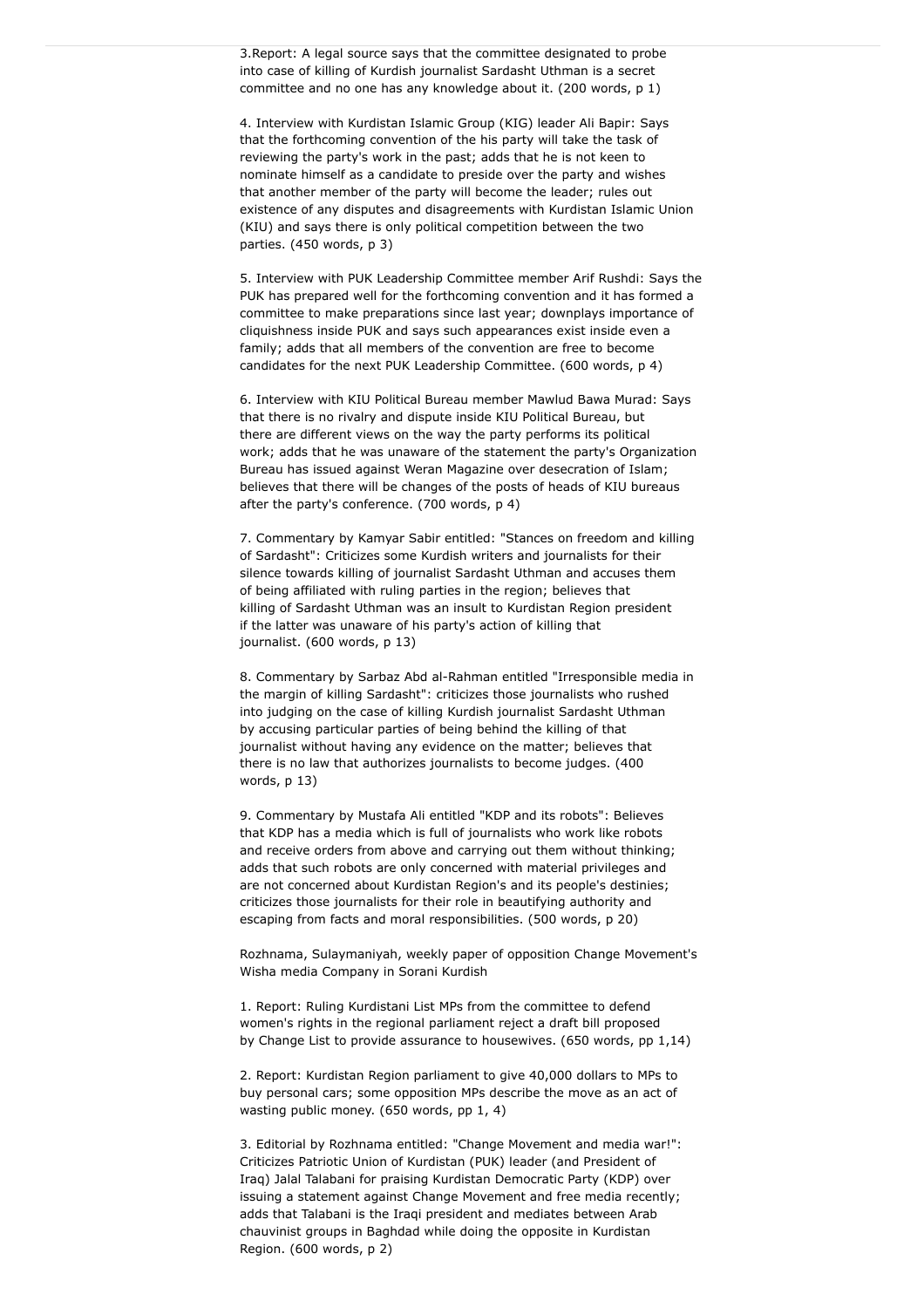4. Report: Kurdistan Islamic Union (KIU) to announce changes in the party's positions and political stances in line with the union's recent conference recommendations. (140 words, p 2)

5. Report: Member of the week campaign of "We will not Stay Silent" Shorish Amin says they jointly held that campaign with civil society organizations impartially to protest over the killing of a journalist Sardasht Uthman; adds that they did not accuse anybody of being the murderer. (100 words, p 2)

6. Report: Regional parliament was instructed by Kurdistan Region President Mas'ud Barzani to form a committee to probe into the case of the opposition MP Adnan Uthman's statement on peshmerga which was interpreted as an insult against peshmerga, but the parliament has not formed the committee yet. (400 words, p 3)

7. Report: Journalist Niyaz Abdallah describes the Public Prosecution Institution as weak and not being able to probe the case of the killing of Sardasht Uthman. (170 words, p 3)

8. Feature: Says Sulaymaniyah and Arbil security offices are fighting to prove the legitimacy of their work and parliament does not dare to say that neither of them is legal. (500 words, p 4)

9. Feature: Figures from Change Movement, KIU and Kurdistan Islamic Group (KIG) are quoted as criticizing KDP media performance with regard to the killing of Sardasht Uthman and escalating tension between KDP and Change. (700 words, p 5)

10. Feature: Says that during talking to many ordinary people and civil society activists in Arbil, it has been obvious that people are angry at the authorities but they do not dare to talk and identify themselves. (600 words, p 6)

11. Feature: Says killing of journalist Sardasht Uthman in Arbil has damaged Kurdistan Region's reputation internationally; it has sullied the region's image to the foreign investors. (600 words, p 6)

12. Feature: Several Kurdistan Region journalists are quoted as ascribing the reasons behind increasing violence against journalists to the government's indifference to implementing the region's journalism law. (700 words, p 7)

13. Interview with US Assistant Secretary of State for Near Eastern Affairs Jeffrey D. Feltman: says they want murderers of Sardasht Uthman to be arrested and tried; Iraqi government formation should be done by its leaders in line with constitution. (700 words, p 8)

14. Feature: Interior committee in the regional parliament visits Sulaymaniyah Governorate Council to study the issues raised between the council and government; head of the council Kawa Abdallah says the issues have not been resolved yet and there is a legal gap as the council describes appointing a governor without referring to them as illegal. (600 words, pp 8, 9)

15. Interview with winning Iraqi parliamentary candidate on Change List Sardar Abdallah: underestimates the importance of Jalal Talabani not inviting his list to Baghdad; adds that Iraqi issues cannot be resolved at a dining table; says there is no justification for the Kurdish delegation not going to Baghdad to participate in the political bargaining. (700 words, p 9)

16. Report: Delegation of Kurdish businessmen is to arrive in Paris to talk to French companies, to participate in reconstructing the region. (160 words, p 14)

17. Feature: Says continual bombing of Kurdistan Region bordering areas has pushed people of those areas to leave their villages; in a statement, Kurdistan Region presidency condemns the bombing. (500 words,